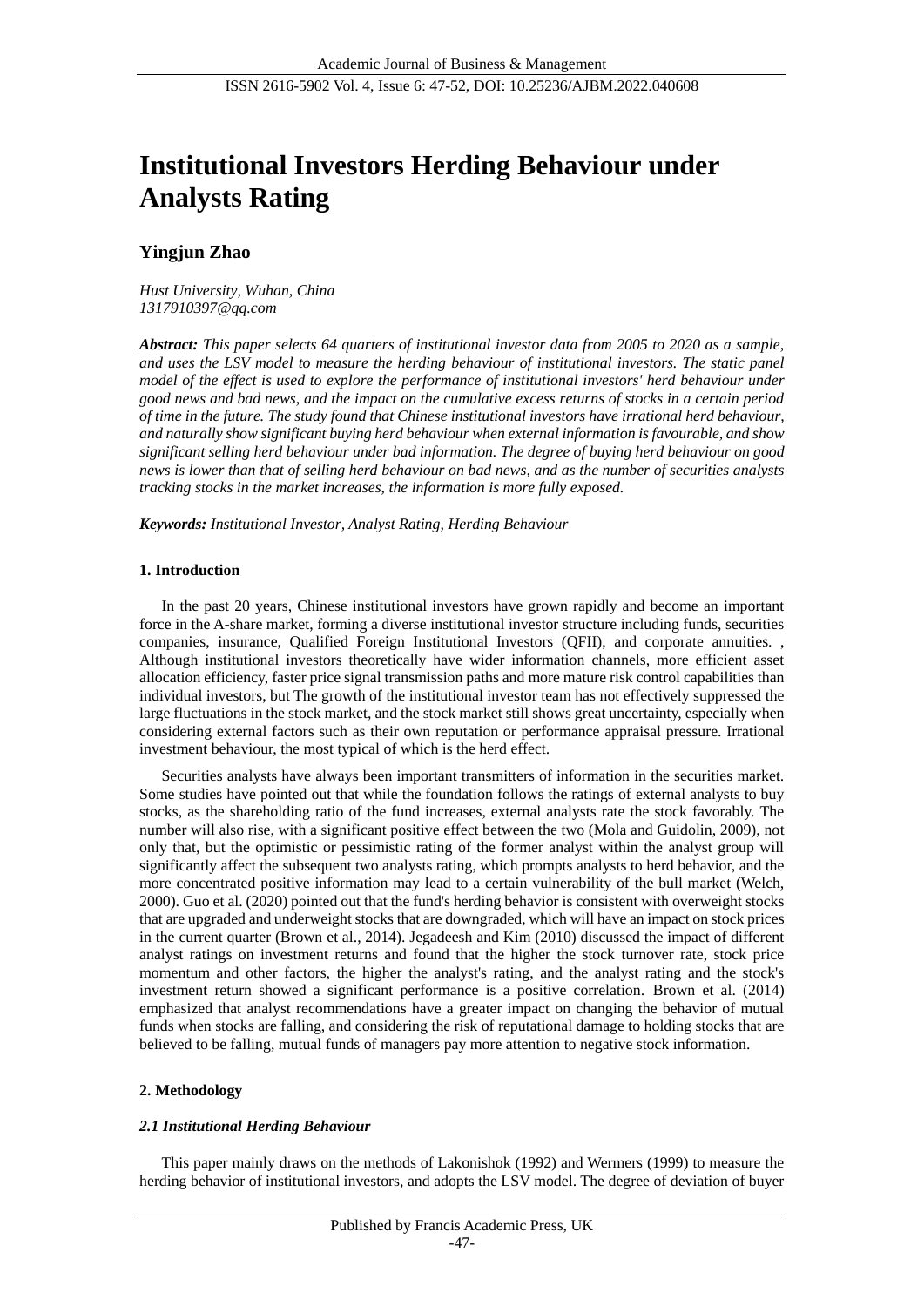power is a measure of the degree of herd, which analyzes the relative trend of institutional investors executing the same trade direction for a stock during the same time period. For example, for a particular stock, half of the institutional investors in the market in a quarter Buying the stock, but at the same time the remaining half of the institutional investors choose to sell the stock, cannot be considered a herding effect on the stock. The specific model is as follows:

$$
HM_{i,t} = |P_{i,t} - E(P_{i,t})| - AF_{i,t}
$$
\n(1)

$$
P_{i,t} = \frac{B_{i,t}}{B_{i,t} + S_{i,t}}\tag{2}
$$

$$
AF_{i,t} = E\left|P_{i,t} - E\left(P_{i,t}\right)\right| \tag{3}
$$

Where  $P_{i,t}$  is the proportion of institutional investors who bought the stock i in period t,  $B_{i,t}$  is the number of institutional investors who bought the stock in period t, and  $S_{i,t}$  is the number of institutional investors who sold the stock in period t. According to Wermers (1999)'s classification of herd behavior, this paper distinguishes buying herd behavior and selling herd behavior in the following ways:

$$
BHM_{i,t} = HM_{i,t} \left( P_{i,t} > E(P_{i,t}) \right) \tag{4}
$$

$$
SHM_{i,t} = HM_{i,t} \left( P_{i,t} < E\left( P_{i,t} \right) \right) \tag{5}
$$

In order to more intuitively reflect the herd behavior in different directions, this paper further adjusts the herd behavior in different directions as follows based on the method proposed by Brown et al. (2014):

$$
AdjHerd_{i,t} = \begin{cases} BHM_{i,t} - BHM_{min,t}, \quad HM_{i,t} = BHM_{i,t} \\ -(SHM_{i,t} - SHM_{min,t}), \quad HM_{i,t} = SHM_{i,t} \end{cases}
$$
 (6)

After such adjustment, If  $\text{AdjHerd}_{i,t}$  is greater than 0, it means that buying herd has occurred, which is expressed as  $AdjHerd_Buy_{i,t}$ , and if  $AdjHerd_{i,t}$  is less than 0, then selling sheep Group behavior is expressed as  $\textit{AdjHerd\_Sell}_{i,t}$ .

#### *2.2 Analyst Rating*

In this paper, the quarterly data of the comprehensive rating of institutions  $(Level_{i,t})$  is selected to represent the stock recommendation rating of external analysts. "Neutral", "Reduce" and "Sell" five levels, which are expressed as  $Level_{i,t}$  in this paper. The values are 1, 2, 3, 4 and 5, namely  $Level_{i,t}$ equal to 1 indicates that the stock is rated as "buy" by analysts in the quarter, and Level<sub>it</sub> equal to 5 indicates that the stock is rated as "sell".

The number of institutions that released rating information in the selected stock quarter  $(Ins\_num_{i,t})$ represents the number of analysts tracking the stock.

#### *2.3 Control Variable and Model*

Referring to the studies of Hutton et al. (2009) and Kim et al. (2011), this paper constructs the following control variables: (1)  $Turnover_{i,t}$ , the turnover rate of stock i in quarter t; (2)  $Size_{i,t}$ , the size of the listed company, expressed by the natural logarithm of the market value at the end of the current quarter; (3)  $BMR_{i,t}$ , the book value of the listed company in the t quarter (4)  $Debt_{i,t}$ , the asset-liability ratio of listed companies in t quarter, using the ratio of total liabilities to total assets; (5)  $ROA_{i,t}$ , listed companies in t Quarterly return on total assets, that is, the ratio of net profit to total assets. The control variables mainly take into account the transaction cost of the stock, the growth of the listed company and the prudence of stock selection. (6) For the analysis and investment strategy of institutional investors themselves, the stock returns of the previous quarter  $Mom_q_{i,t}$  and the accumulated earnings of the past year  $Mom_y_{i,t}$  were included as control variables. Build the model as follows:

$$
Herd_{i,t} = \beta_1 Ins\_num_{i,t} + \gamma \times Control_{i,t} + \alpha_i + \delta_t + \varepsilon_{i,t}
$$
\n<sup>(7)</sup>

#### **3. Data and Descriptive Statistics**

This paper selects a total of 64 quarters from the first quarter of 2005 to the fourth quarter of 2020 as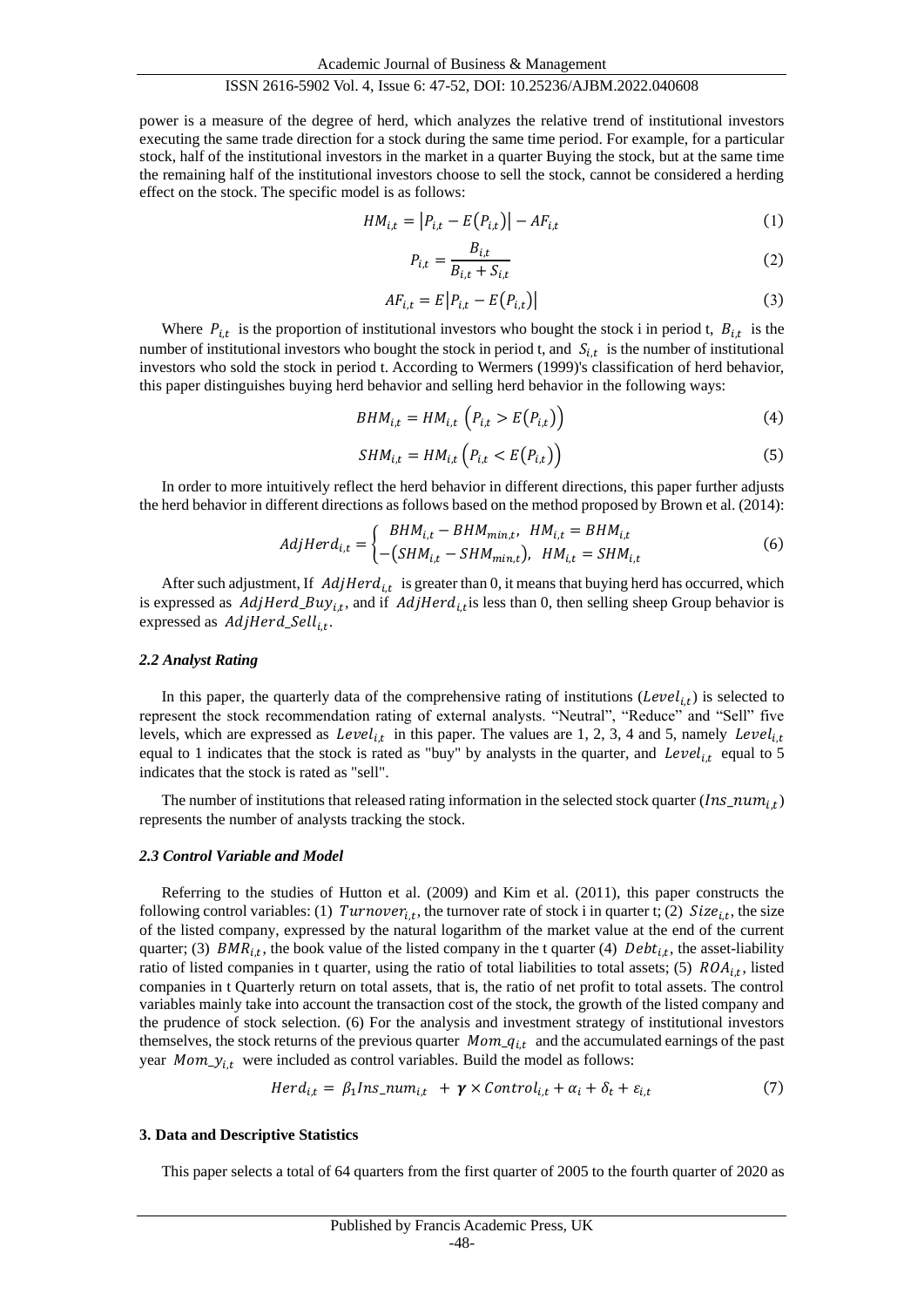the sample interval. The data measuring the herd behavior of institutional investors, the rating of analysts' recommended stocks, and the number of analysts' tracking are all from the Wind database, while the stock announcements Stock return, turnover ratio, market value size, book-to-market ratio, asset-liability ratio, total asset return and stock historical return data are from the CSMAR database. The reason for choosing to start in 2005 is because Wind database's systematic statistics on changes in institutional investors' shareholdings began in 2005 as early as 2005. In addition, this paper excludes samples with less than 3 institutions trading stocks in a quarter because the small number of institutional investors trading does not meet the definition of herd behavior in this paper; excluding ST stocks and suspended listings Stocks, because such stocks are often uncertain, which is not conducive to reflecting the real situation of the market; also exclude financial industry stocks under the classification of the China Securities Regulatory Commission, because the financial industry has certain particularities, the actual value created by itself is limited, and Most financial industry companies are important institutional investors, which helps to avoid certain endogenous problems.

| Variable                    | Quantity | Min       | Median         | Mean      | Max      | <b>STD</b> |
|-----------------------------|----------|-----------|----------------|-----------|----------|------------|
| $Herd_{i.t}$                | 76225    | 0.0001    | 0.1028         | 0.1494    | 0.9039   | 0.1387     |
| $AdjHerd_{i.t.}$            | 76225    | $-0.9038$ | 0.0079         | $-0.0178$ | 0.7157   | 0.2025     |
| $AdjHerd_Buy_{i,t}$         | 39837    | $\theta$  | 0.0861         | 0.1253    | 0.7157   | 0.1178     |
| AdjHerd_Sell <sub>i.t</sub> | 36388    | $-0.9038$ | $-0.1306$      | $-0.1744$ | $\Omega$ | 0.1540     |
| $Ins\_num_{i,t}$            | 76225    | 1         | $\overline{c}$ | 3         | 5.458    | 8          |
| $Turnover_{i.t}$            | 76225    | 0.0014    | 0.3850         | 0.5485    | 35.4148  | 0.5459     |
| $Size_{i.t.}$               | 76225    | 10.39     | 13.46          | 13.56     | 19.68    | 1.0413     |
| $BMR_{i.t}$                 | 76225    | 0.0014    | 0.6201         | 0.6210    | 1.7854   | 0.2465     |
| $Debt_{i.t}$                | 76225    | $-0.0119$ | 0.4287         | 0.4283    | 0.9921   | 0.2051     |
| $ROA_{i.t}$                 | 76225    | $-1.9816$ | 0.0918         | 0.0943    | 1.9778   | 0.1104     |
| $Mom_q_{i,t}$               | 76225    | $-22.412$ | 0.375          | 0.520     | 39.423   | 0.9082     |
| $Mom_y_{i,t}$               | 76225    | $-55.107$ | 1.4113         | 1.9626    | 150.892  | 3.3561     |

*Table 1: Variable Descriptive Statistics*

A total of 127,981 company-quarterly institutional investor herd behavior samples were collected in this paper. After excluding ST, financial and trading institutions with less than 3 companies, this paper finally obtained a total of 76,225 company-quarter samples. The standardized unexpected earnings sample size for behavioral sample matching is 66935, that is, the sample size of institutional investors' herding behavior becomes 66935 when the earnings announcement information is studied. Table 1 show that the maximum value of  $Herd_{i,t}$  reaches 0.9039, which means that in a certain stock, if 100 institutional investors change their positions in the stock, 90 of them will increase their positions. hold the stock. On the mean, the herd selling behavior is greater than the buying herd behavior, indicating that the degree of institutional investors selling herd behavior is greater than buying herd behavior, and the mean of both is slightly larger than the median, indicating that there is a certain degree of right deviation. In terms of standard deviation, the cumulative return of stocks in the past year fluctuated the most, reaching 3.3561, indicating that the price changes of different stocks in my country's A-share market are quite different.

## **4. Empirical Analysis**

## *4.1 Analyst Ratings and Institutional Herding Behaviour*

In order to study the performance of the herd behavior of stock institutional investors under the ratings of different levels of external analysts, this paper examines the four ratings of "buy", "overweight", "neutral" and "underweight and sell". Under the sample combination, the adjusted herd behavior of institutional investors in the quarter when the rating was released and in the next three quarters is shown in Table 2.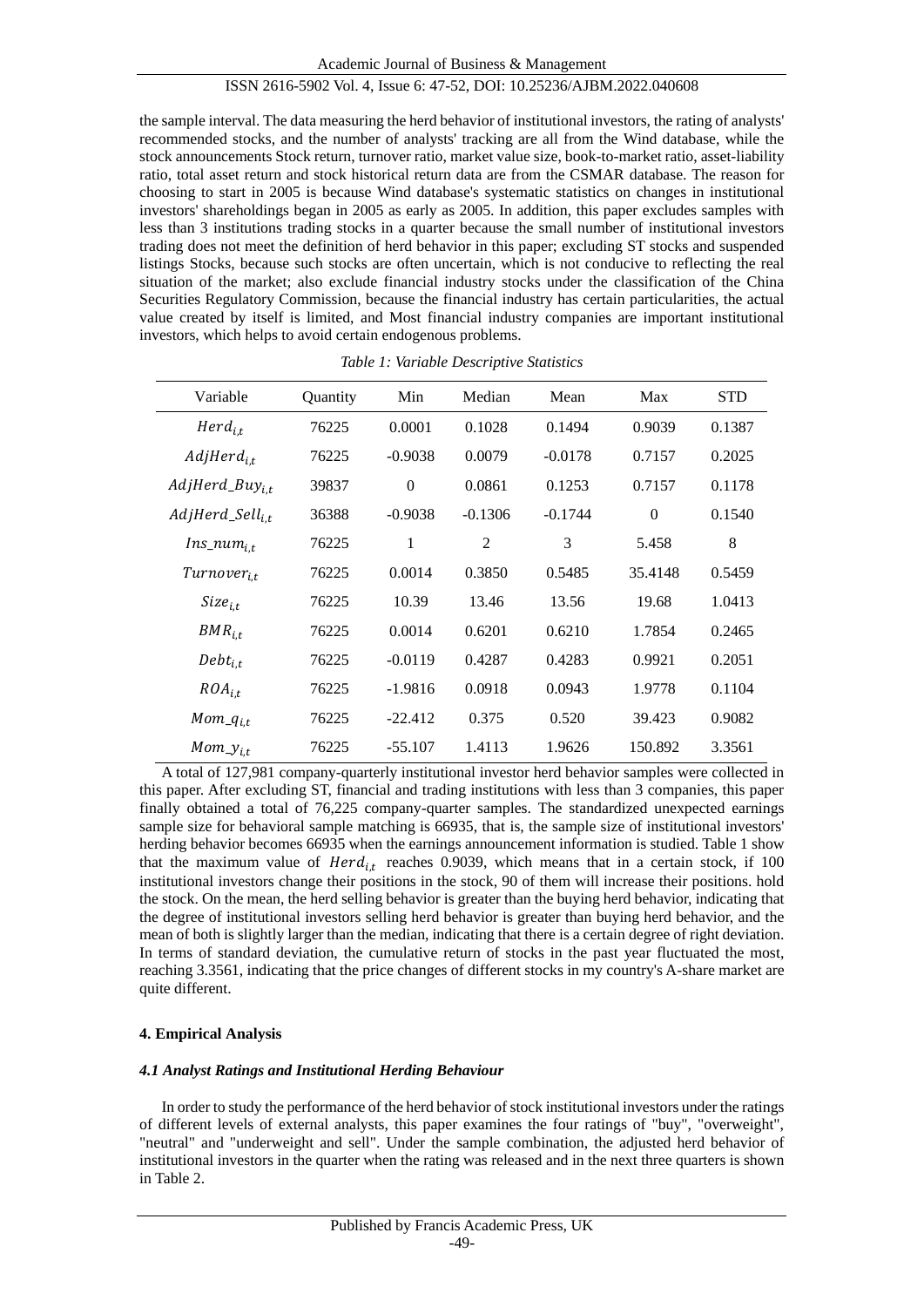|                 | $Level_{i.t}$    |                  |                 |                  |  |  |
|-----------------|------------------|------------------|-----------------|------------------|--|--|
| $AdjHerd_{i.t}$ | 1<br>$(N=26960)$ | 2<br>$(N=41156)$ | 3<br>$(N=7536)$ | 4 and $5(N=546)$ |  |  |
| $T_0$           | $0.0051***$      | $-0.0241***$     | $-0.0626***$    | $-0.0584***$     |  |  |
|                 | (4.619)          | $(-23.988)$      | $(-22.143)$     | $(-5.046)$       |  |  |
| $T_1$           | $0.0019**$       | $-0.0179***$     | $-0.0432***$    | $-0.0522***$     |  |  |
|                 | (1.737)          | $(-17.501)$      | $(-14.428)$     | $(-3.897)$       |  |  |
| $T_{2}$         | $-0.0034***$     | $-0.0170***$     | $-0.0385***$    | $-0.0608***$     |  |  |
|                 | $(-2.926)$       | $(-16.504)$      | $(-12.822)$     | $(-4.581)$       |  |  |
| $T_3$           | $-0.0074***$     | $-0.0166$ ***    | $-0.0362***$    | $-0.0606***$     |  |  |
|                 | (-6.058)         | $(-16.00)$       | (-11.956)       | $(-4.273)$       |  |  |

| Table 2: Herding Behavior results under different analyst ratings |  |  |  |
|-------------------------------------------------------------------|--|--|--|
|                                                                   |  |  |  |

\*\*\*,\*\*,\* denotes that coefficient is significant at 1%, 5%, and 10%, respectively.

For the stock samples rated as "buy" by analysts, in the current rating period, institutional investors showed an adjusted degree of buying herd behavior of 0.51% (in order to improve readability, the empirical results will be used in subsequent articles to improve readability). Multiplied by 100%), the tvalue is approximately equal to 4.619 and is significant at 1% confidence. This adjusted buying herd behavior will continue into the next quarter, but the degree of herding behavior has weakened, showing a significant 0.19% at the 1% level in the future period. But in the second quarter of the future, there is a reversal in behavior, manifested by significant herding selling, and the adjusted degree of herding selling increases over time. This shows that institutional investors will buy stocks with a comprehensive rating of buy in the market, but they will not hold them for a long time, but will sell them after holding for nearly a quarter, which may be in the next quarter. The domestic stocks will show significant excess returns, and institutional investors will sell them in order to achieve real returns, which will be discussed in the empirical results of excess returns later.

For stock samples with analysts' comprehensive ratings of "underweight" and "sell", institutional investors have shown a significant sell herd behavior with a 1% confidence level during the rating period and in the next three quarters. In the second quarter in the future, the degree is the largest, reaching - 6.08%, and the t value is approximately equal to -4.581, and the degree of herd selling behavior of institutional investors under this sample combination is significantly greater than that of other rating grade samples. , which reflects that at present in my country's A-share market, institutional investors are more sensitive to bad news than good news. According to my own analysis, when faced with bad news, institutional investors will mostly sell stocks with the mentality of "prefer to have it rather than trust it without it" to avoid a greater risk of loss.

#### *4.2 Analyst numbers and Institutional Herding Behaviour*

After studying and discussing the analyst rating of stocks, which is a subjective factor of external analysts, this paper further discusses the impact of the objective factor of external analysts, the number of rating analysts, on the herding behavior of institutional investors. The regression results of model (9) are as follows: As shown in Table 3 (t values in parentheses).

First of all, from the perspective of the overall sample, under the model considering individual fixed effects and time fixed effects, the coefficient of the number of rating analysts  $Ins\_num_{i,t}$  is -0.16%, the t value is about -11.265, and in It is significant at a confidence level of 1%. Specifically, it means that as the number of analysts analyzing stock ratings increases, the degree of herding behavior of institutional investors reflected in stocks is lower. Then, the overall sample is divided into buying herd samples and selling herd samples according to the direction of herd behavior, and then the model is regressed, and the results are shown in the third and fourth columns of Table 4. The influence coefficient of the number of rating analysts in the behavioral sample is -0.03%, and the influence coefficient of the herd selling behavior is 0.32%, both of which are significant at the level of 1%, indicating that whether the buyer or the seller is herding behavior, the rating analysis The greater the number of teachers, the lower the degree of herd behavior (because  $\text{AdjHerd}\_\text{Set}$  is distributed between -1 and 0, so the influence coefficient is in a practical sense, which also means that the degree of herd behavior is weakened) .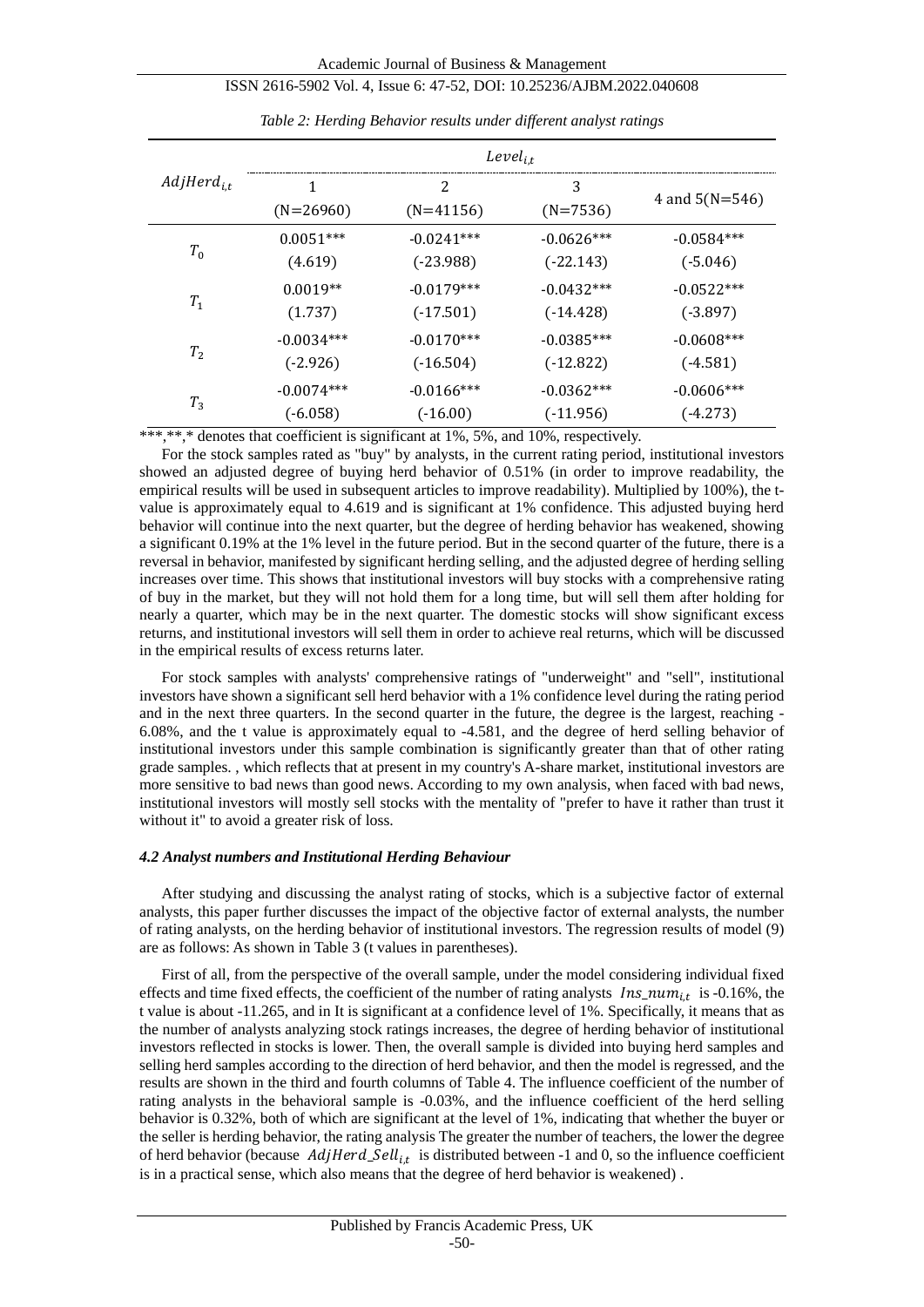|                         | $Herd_{i.t}$ | $AdjHerd_Buy_{i,t}$ | AdjHerd_Sell <sub>i.t</sub> |
|-------------------------|--------------|---------------------|-----------------------------|
| $Ins\_num_{i.t}$        | $-0.0016***$ | $-0.0003**$         | $0.0032***$                 |
|                         | $(-11.265)$  | $(-2.143)$          | (12.943)                    |
|                         | $0.0165***$  | $0.0349***$         | $-0.0053***$                |
| Turnover <sub>i.t</sub> | (12.926)     | (26.753)            | $(-2.653)$                  |
|                         | $-0.0255***$ | $-0.0284***$        | $0.0259***$                 |
| $Debt_{i,t}$            | $(-4.868)$   | $(-5.479)$          | (3.356)                     |
|                         | $-0.0351***$ | $-0.0181***$        | $0.0447***$                 |
| $Size_{i,t}$            | $(-25.927)$  | $(-12.208)$         | (19.996)                    |
|                         | $-0.0334***$ | $-0.0096*$          | $0.0542***$                 |
| $ROA_{i.t}$             | $(-6.307)$   | $(-1.651)$          | (6.642)                     |
|                         | $0.0267***$  | $0.0164***$         | $-0.0443***$                |
| $BMR_{i.t}$             | (5.540)      | (3.888)             | $(-6.979)$                  |
|                         | $0.0014*$    | $0.0033**$          | $-2.2e-5$                   |
| $Mom_q_{i,t}$           | (1.806)      | (2.017)             | $(-0.009)$                  |
| $Mom_y$ <sub>i,t</sub>  | $-0.0005**$  | $-0.0008*$          | 0.0003                      |
|                         | $(-2.035)$   | $(-1.716)$          | (0.494)                     |
| N                       | 76225        | 39837               | 36388                       |
| Adj. R-Squared:         | $-0.0151$    | $-0.0551$           | $-0.0518$                   |
| F                       | 229.851***   | 154.647***          | 207.138***                  |

| Table 3: Results of the effect of the number of rating analysts on herding behavior |  |  |
|-------------------------------------------------------------------------------------|--|--|

\*\*\*,\*\*,\* denotes that coefficient is significant at 1%, 5%, and 10%, respectively.

#### *4.3 Robustness Check*

Considering that the influence of the number of rating analysts on the herding behavior of institutional investors has a certain time lag effect, and this paper does not discuss the intertemporal relationship between the two in the overall sample, the number of rating analysts is lagged by one period and one lag. Two periods are replaced as explanatory variables into model (10), and the results are shown in Table 4. It can be seen from the results that the impact of the number of analyst ratings with lag one and two periods on the herding behavior of institutional investors remains consistent with the above. The increase in the number of ratings will reduce the degree of herding behavior, and the absolute value of the coefficient of the second lag period is smaller than that of the first period, which means that with the increase of the time span, the degree of this influence will have reduced.

*Table 4: Results of the effect of the number of rating analysts lagging on herding behavior*

|                    | $Herd_{i,t}$ | $AdjHerd_Buy_{i,t}$ | AdjHerd_Sell <sub>i.t</sub> |
|--------------------|--------------|---------------------|-----------------------------|
| $Ins\_num_{i,t-1}$ | $-0.0016***$ | $-0.0009***$        | $0.0025***$                 |
|                    | (-12.319)    | $(-7.425)$          | (10.165)                    |
| $Ins\_num_{i,t-2}$ | $-0.0009***$ | $-0.0007***$        | $0.0015***$                 |
|                    | (-7.537-     | (-5.592)            | (5.897)                     |

\*\*\*,\*\*,\* denotes that coefficient is significant at 1%, 5%, and 10%, respectively.

#### **5. Conculusion**

This paper studies the impact of external analysts' subjective stock recommendation ratings and the number of objective ratings on the herding behavior of institutional investors, and further explores the impact of institutional investors' herding behavior on the future cumulative excess returns of stocks. The research results show that when the external analyst rating information is positive, institutional investors will show significant buying herd behavior in the short term, but this buying behavior will not last for a long time, and the behavior will appear in the second quarter in the future. Inversion, and when external analyst rating information is bad, institutional investors will show continuous selling herd behavior, and institutional investors are more sensitive to bad information.

The research on the influence of the number of analysts following on the herding behavior of institutional investors shows that whether in the direction of buying or selling, increasing the number of external analysts who follow a stock can effectively reduce the herding behavior of institutional investors. And this impact is mainly reflected in stocks with a composite rating of "buy" and "overweight". After